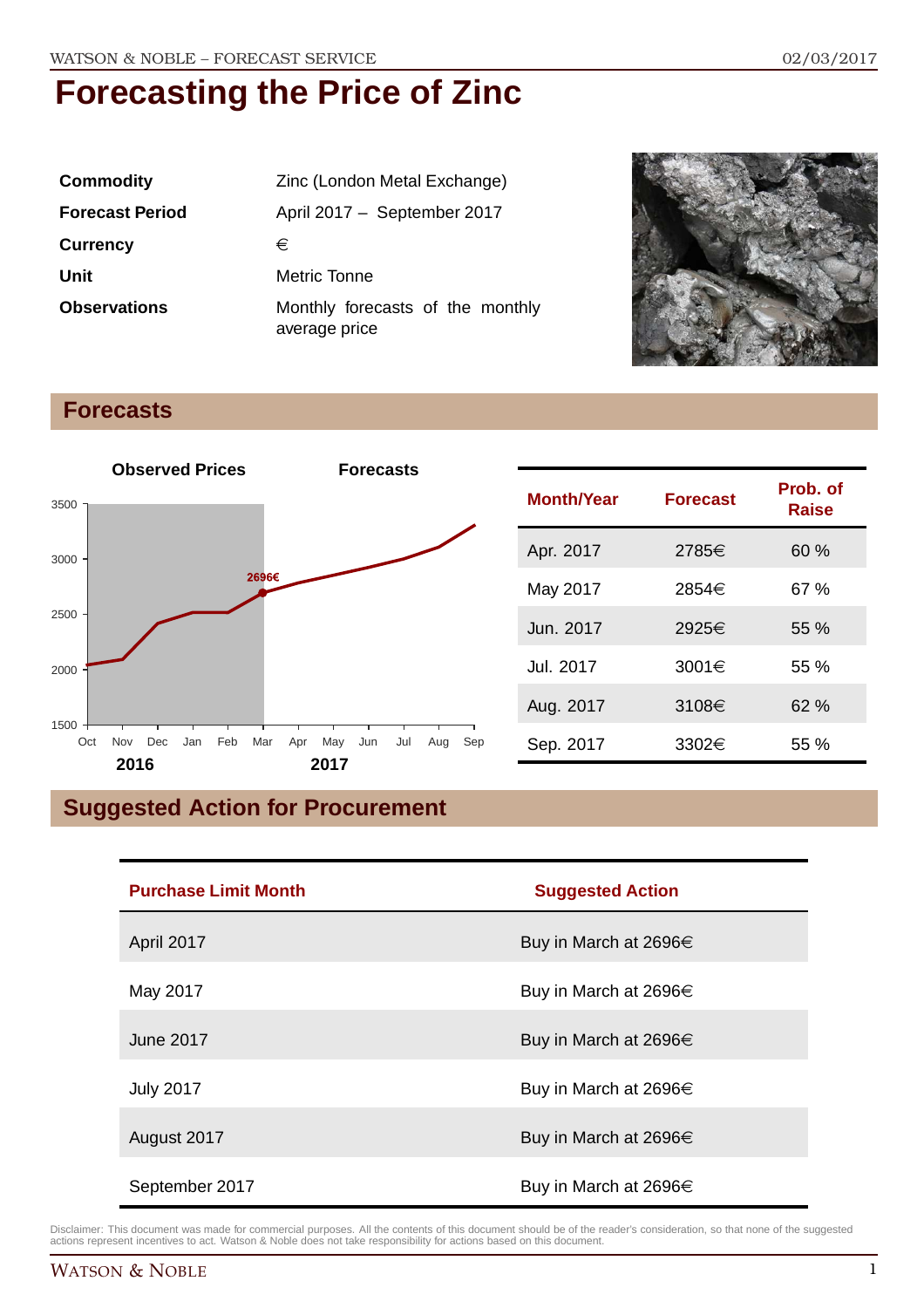### **Impact Analysis: One Month Forecast**



Our algorithm forecasts a higher price of Zinc in one month: it is expectable that the price increases 3.29% from 2696 $\in$  to 2785 $\in$ until the beginning of April.

### **Indices of Factors**



- **Positive pressure of the index of variables represent**ing the market upstream
- **Positive pressure of the index of variables represent**ing the market downstream
- **•** Positive pressure of the financial index
- **Positive pressure of other commodities and other fac**tors
- Focus on Finland, South Korea, and Germany

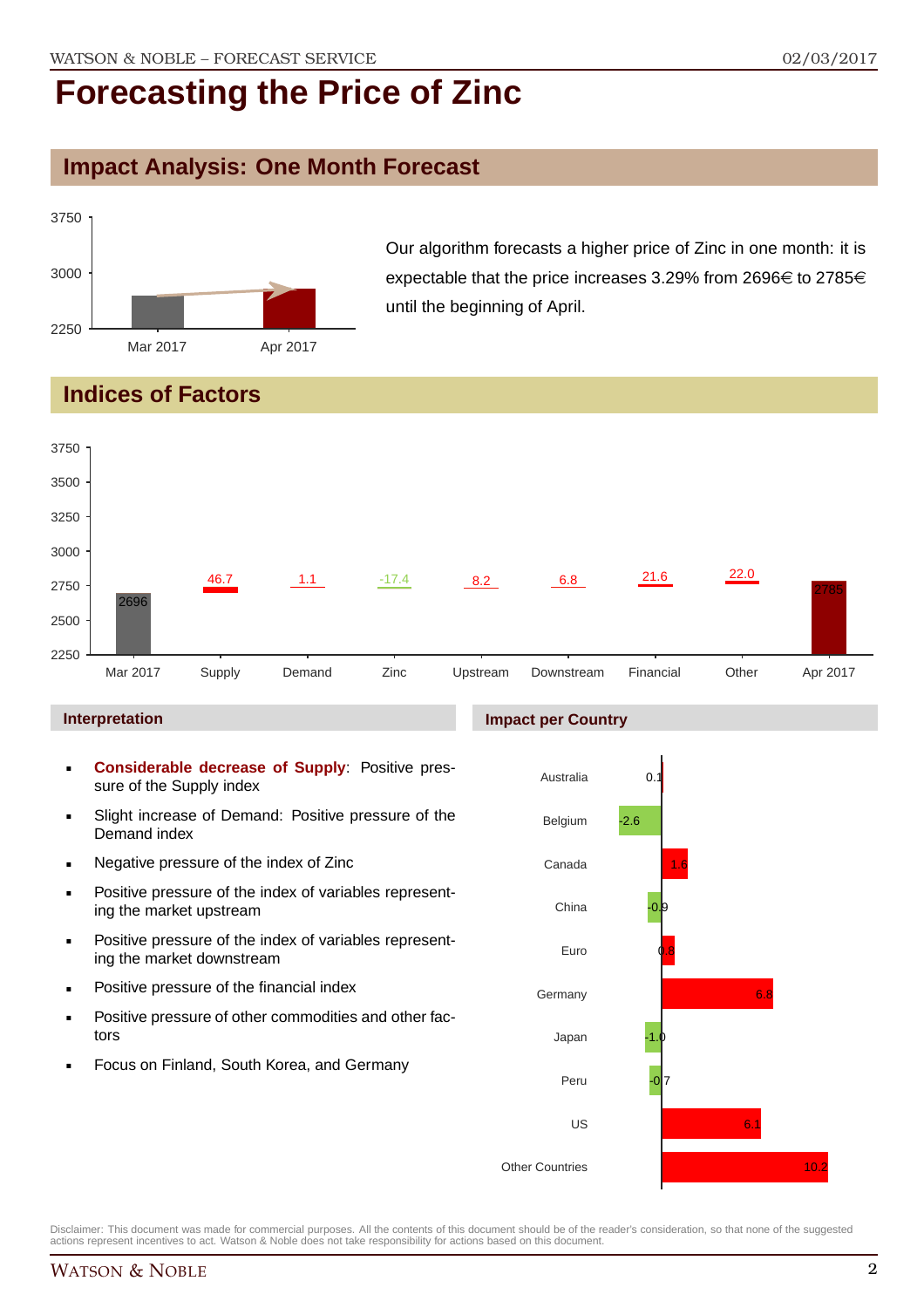#### **Impact Analysis: Two Months Forecast**



Our algorithm forecasts a higher price of Zinc in two months: it is expectable that the price increases 5.87% from 2696 $\in$  to 2854 $\in$ until the beginning of May.

### **Indices of Factors**



#### **Interpretation**

- **Considerable decrease of Supply**: Positive pressure of the Supply index
- Slight decrease of Demand: Negative pressure of the Demand index
- Slightly negative pressure of the index of Zinc
- **Considerably negative pressure of the index of variables representing the market upstream**
- Positive pressure of the index of variables representing the market downstream
- **•** Positive pressure of the financial index
- **Positive pressure of other commodities and other fac**tors
- Focus on Finland, US, and China

#### **Impact per Country**

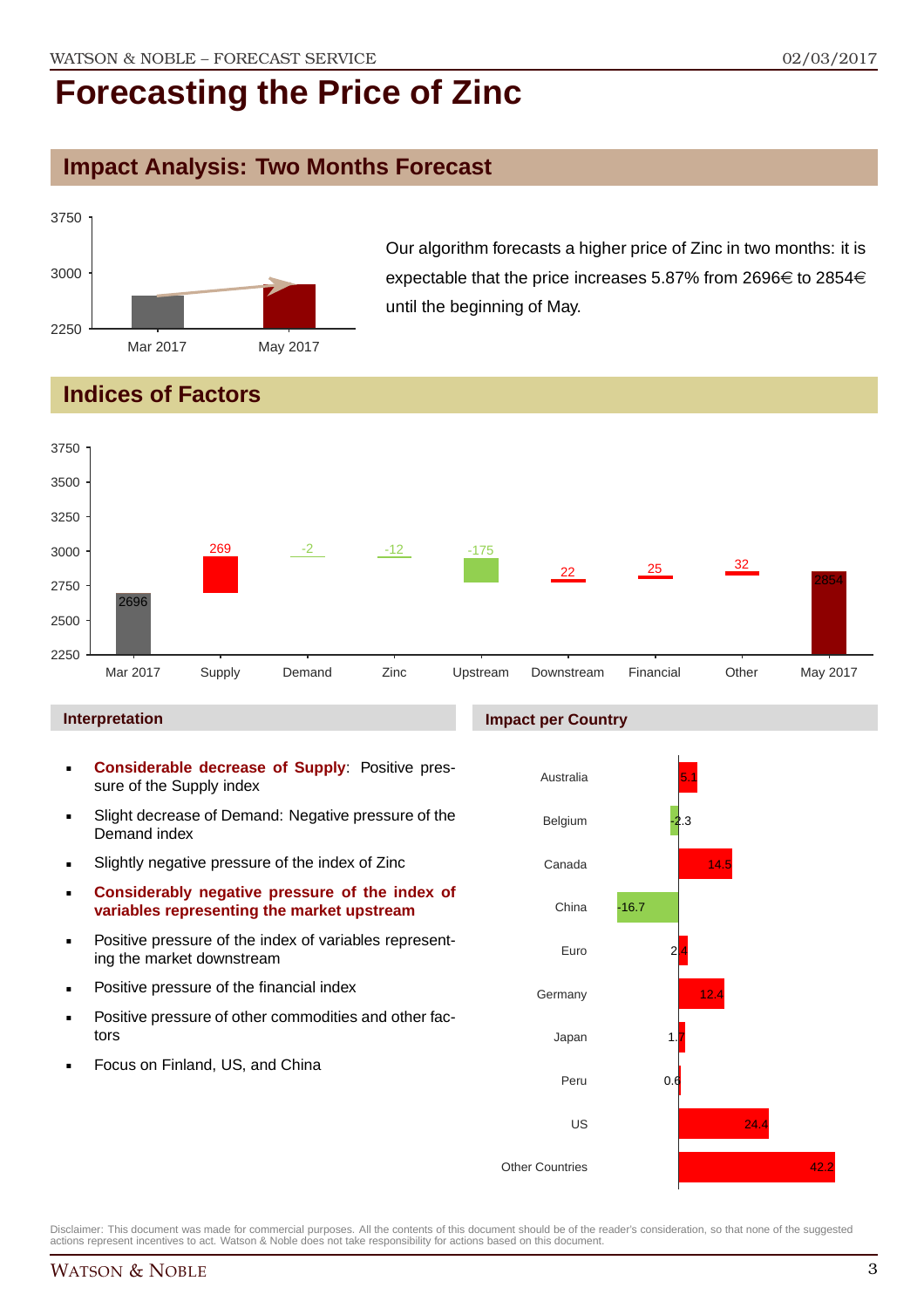### **Impact Analysis: Three Months Forecast**



Our algorithm forecasts a higher price of Zinc in three months: it is expectable that the price increases 8.49% from 2696 $\in$  to 2925 $€$  until the beginning of June.

### **Indices of Factors**



Peru

-10.1

US

Other Countries

Disclaimer: This document was made for commercial purposes. All the contents of this document should be of the reader's consideration, so that none of the suggested

actions represent incentives to act. Watson & Noble does not take responsibility for actions based on this document.

Focus on Finland, US, and Mexico

WATSON & NOBLE 4

36.4

43.6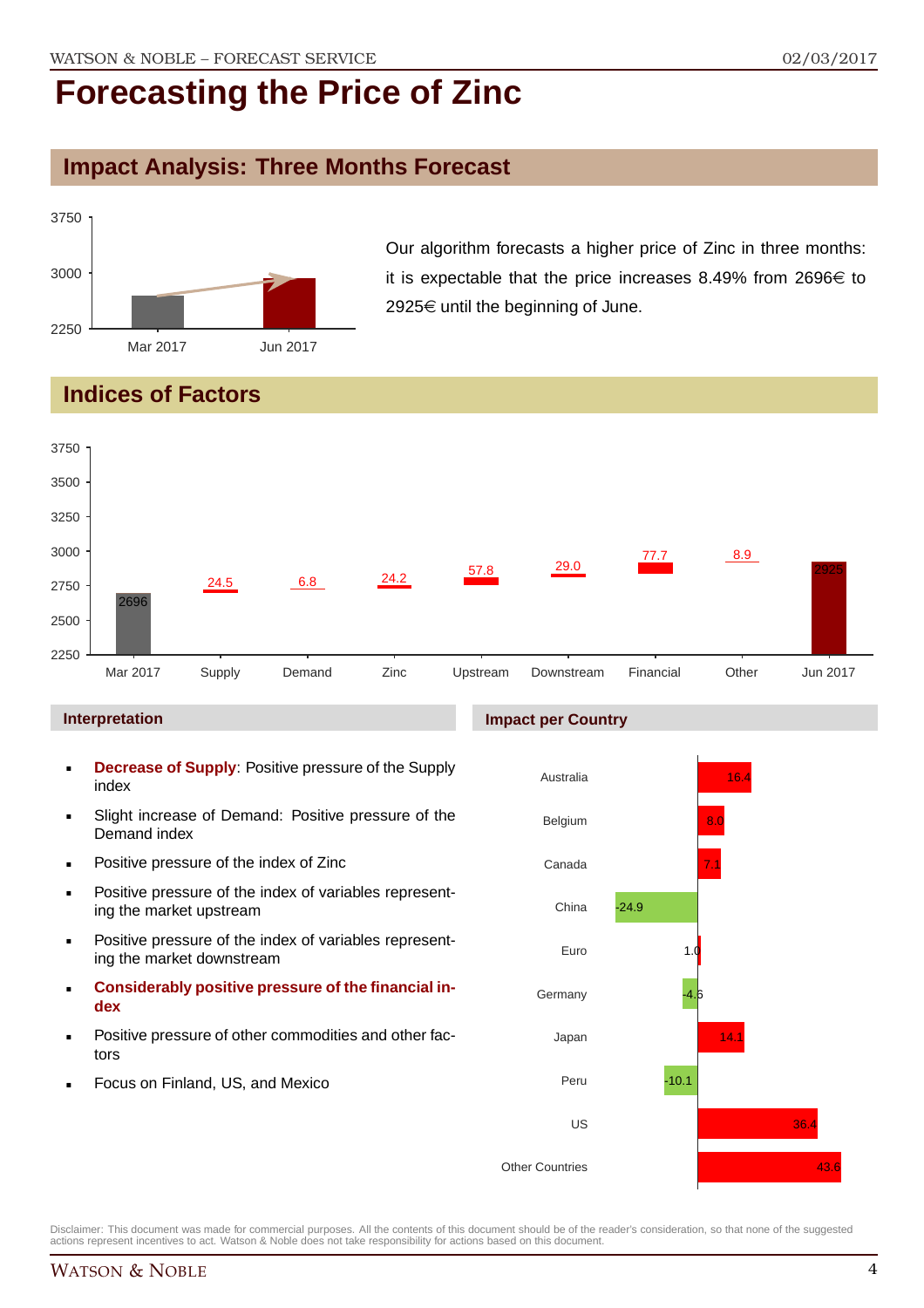#### **Impact Analysis: Four Months Forecast**



Our algorithm forecasts a higher price of Zinc in four months: it is expectable that the price increases 11.33% from 2696 $\in$  to  $3001 \in \text{until the beginning of July.}$ 

### **Indices of Factors**



#### **Interpretation**

- **Considerable decrease of Supply**: Positive pressure of the Supply index
- Slight increase of Demand: Positive pressure of the Demand index
- **Considerably negative pressure of the index of Zinc**
- **Considerably positive pressure of the index of variables representing the market upstream**
- Slightly positive pressure of the index of variables representing the market downstream
- Positive pressure of the financial index
- Slightly negative pressure of other commodities and other factors
- Focus on Finland, China, and Canada



**Impact per Country**

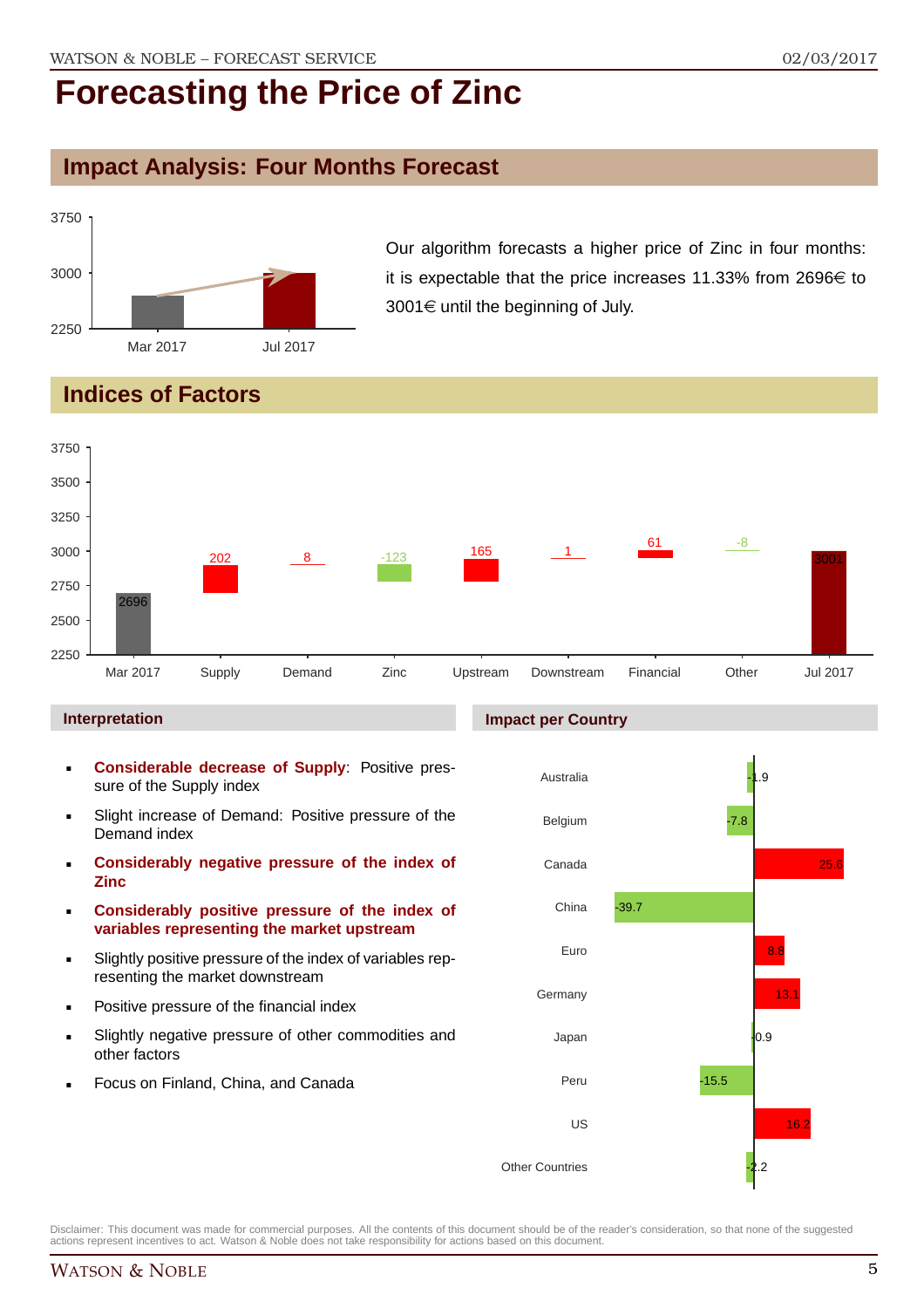#### **Impact Analysis: Five Months Forecast**



Our algorithm forecasts a higher price of Zinc in five months: it is expectable that the price increases 15.30% from 2696 $\in$  to  $3108 \in \mathsf{until}$  the beginning of August.

### **Indices of Factors**



#### **Interpretation**

- **Decrease of Supply**: Positive pressure of the Supply index
- **Increase of Demand**: Positive pressure of the Demand index
- **Positive pressure of the index of Zinc**
- **Considerably positive pressure of the index of variables representing the market upstream**
- **Positive pressure of the index of variables represent**ing the market downstream
- **•** Positive pressure of the financial index
- **Positive pressure of other commodities and other fac**tors
- Focus on Finland, Netherlands, and Japan

#### **Impact per Country**

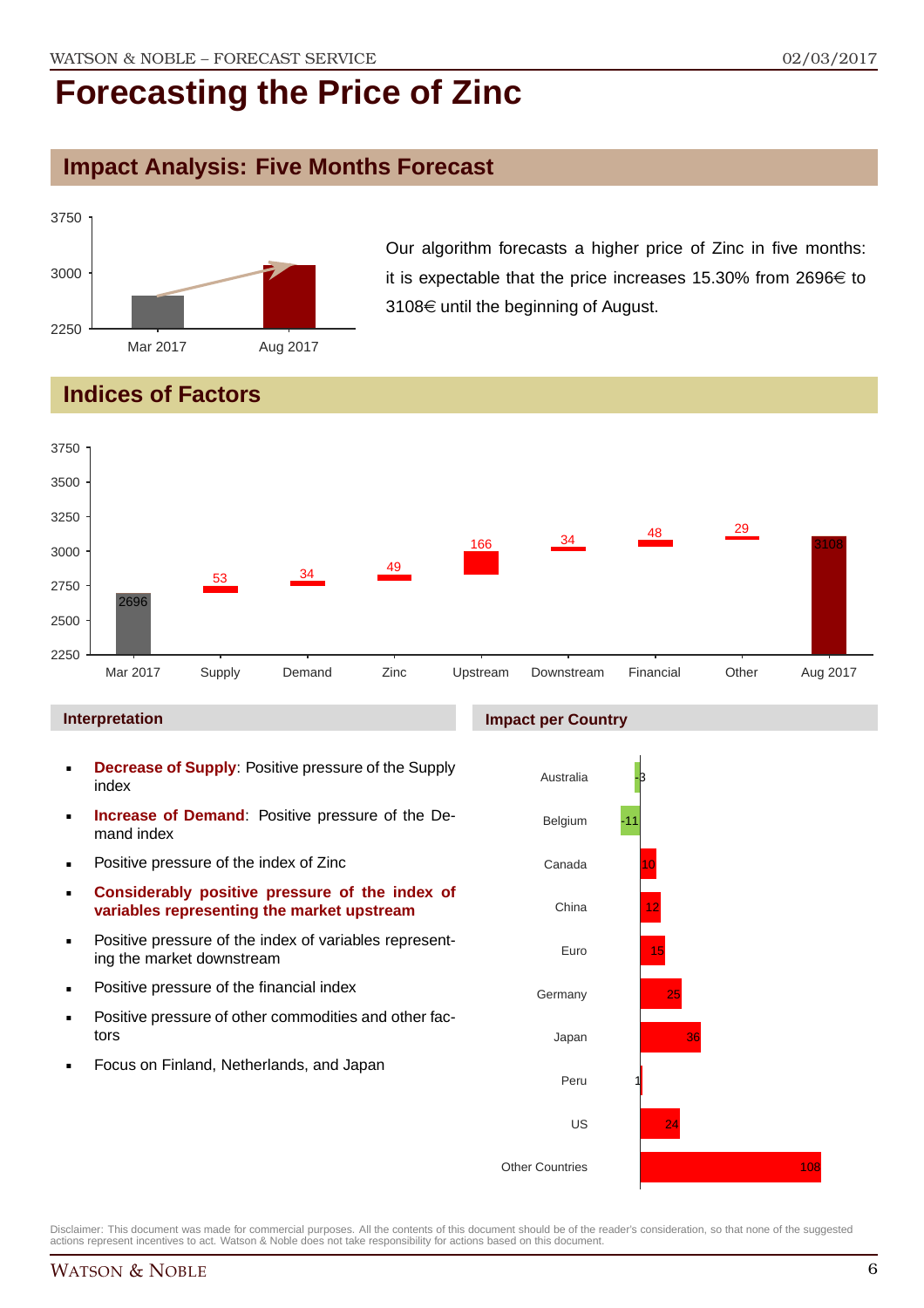#### **Impact Analysis: Six Months Forecast**



Our algorithm forecasts a higher price of Zinc in six months: it is expectable that the price increases 22.50% from 2696 $\in$  to  $3302 \in \mathsf{until}$  the beginning of September.

### **Indices of Factors**



#### **Interpretation**

- **Considerable decrease of Supply**: Positive pressure of the Supply index
- **Increase of Demand**: Positive pressure of the Demand index
- **Considerably negative pressure of the index of Zinc**
- **Considerably positive pressure of the index of variables representing the market upstream**
- Positive pressure of the index of variables representing the market downstream
- Positive pressure of the financial index
- Slightly negative pressure of other commodities and other factors
- Focus on Finland, Euro, and US

#### **Impact per Country**

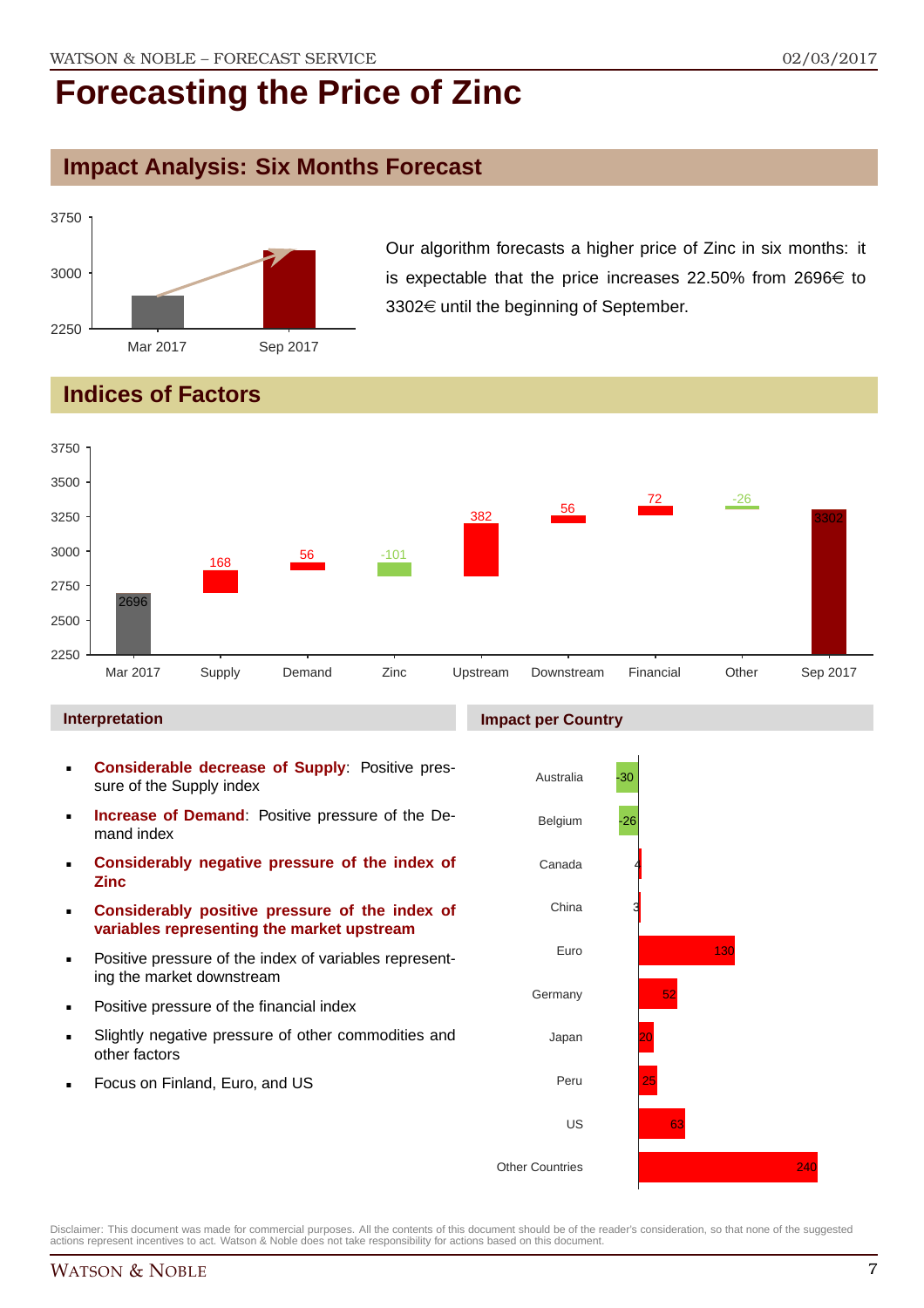### **APPENDIX – Technical Explanation of the Impact Analysis**

In this appendix, we explain the impact analysis of the factors that most contribute for our forecasts.

This Impact Analysis is conducted individually for **each time horizon**, allowing for a distinction between the indices of variables that contribute for our forecasts at short and medium run.

For each time horizon, our analysis has **two components**: first, we present the impact of variables grouped by **indices of factors**; second we present the impact of variables grouped by **indices of countries**.

#### **Indices of Factors**

**Indices of factors** are indices of the weighted contributions of the variables grouped in those factors.

**Supply Index**: composed of macroeconomic variables of the producing and exporting countries. It includes variables such as production, exchange rates, inflation, monetary policy, and wages. For example, an increase in wages implies higher production costs which should (in linear, general, and ceteris paribus terms) generate an incentive to increase prices;

**Demand index**: composed of macroeconomic variables of the consuming and importing countries. It includes variables such as production, exchange rates, inflation, monetary policy, and wages. For example, a decrease in a consumer confidence index should (in linear, general, and ceteris paribus terms) increase savings and decrease demand, leading to lower prices;

**Zinc Index**: composed of variables related to Zinc. It includes variables such as the price of Zinc in different regions of the world and exports, imports, and producer prices of Zinc in some countries. For example, an increase in the price of Zinc in other region may imply an increase in the price of Zinc in Europe due to arbitrage movements;

**Upstream index**: composed of variables related to Coal and Zinc Ore. It includes variables such as the price and exports, imports, and producer prices of the inputs in some countries. For example, an increase in the price of Coal should (in linear, general, and ceteris paribus terms) generate an increase in the price of Zinc;